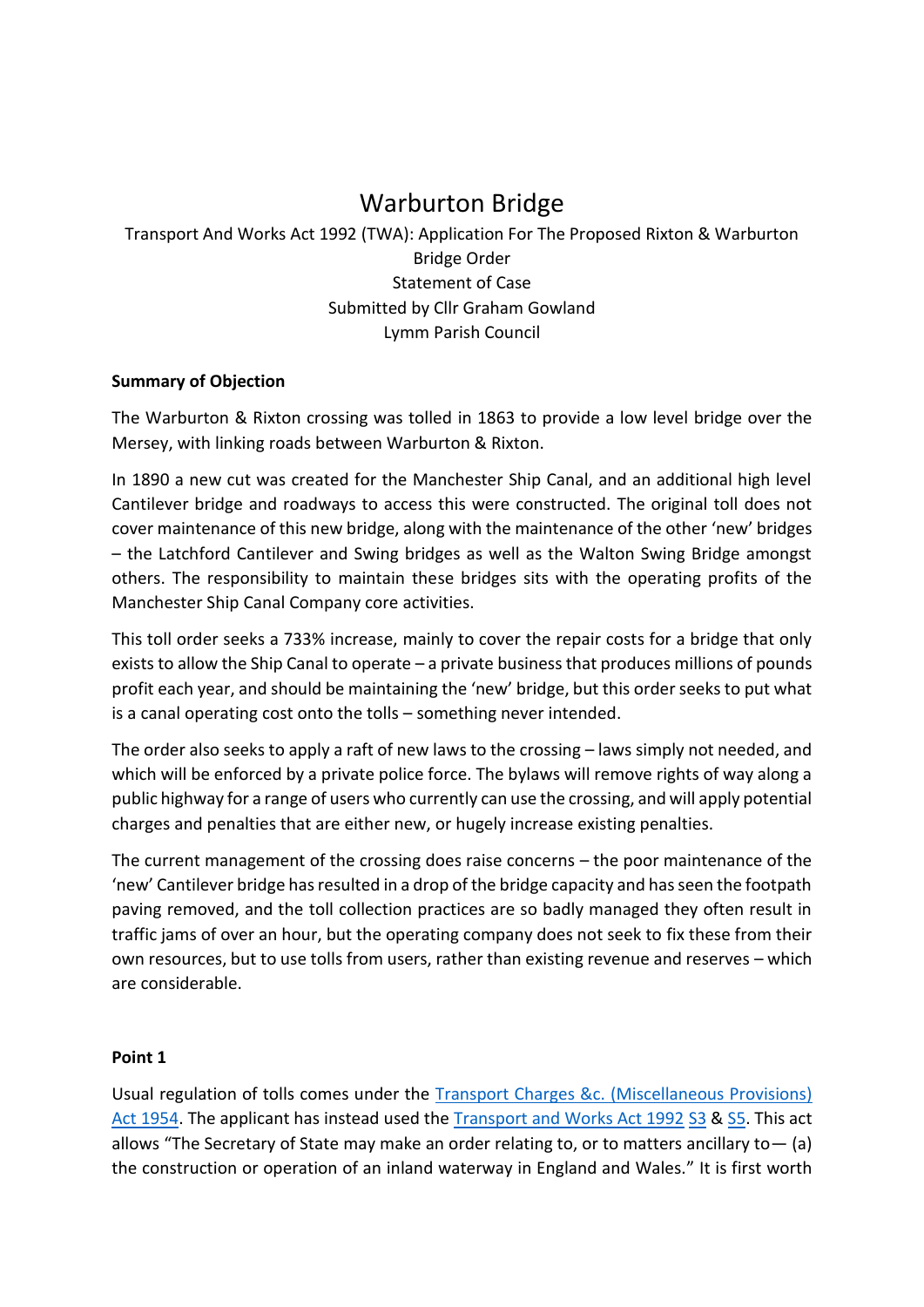noting that the order applied for goes far beyond matters directly relating to the operation of the Manchester Ship Canal (MSC). In addition the measures it attempts to apply (So for example prohibiting smoking while transiting the bridge) are not in place on any other crossing of the MSC, and so would seem to be questionable that this legislation should be used to seek such changes.

# **Point 2**

One specific matter issue arises under the [Transport and Works Act 1992 S6](https://www.legislation.gov.uk/ukpga/1992/42/section/6). "An order under section 1 or 3 above shall not extinguish any public right of way over land……". The order specifically removes the existing right of way for horse riders, horse drawn vehicles and livestock transporters not approved by the company. This step would result in these users having to divert over 12 miles to make the same crossing. There are further restrictions that would also remove the right of way from others, including slow vehicles and steam driven vehicles.

# **Point 3**

The Order and 'business case' includes matters relating to the costs of maintaining and remedial works to the Cantilever bridge and associated ramps. These features were built long after the incorporation of the tolled crossing and the responsibility for the maintenance of these structures does not form part of the undertaking maintained by the tolls. These structures have fallen into disrepair due to the lack of maintenance, and it should be noted that over the last 5 years alone, the MSCc delivered a gross profit of £128.4 million. The burden of this part of the crossing sits with the profits of the Ship Canal Company, and should not be sought from the tolls. For an explanation of the legislation behind this, please see Appendix 2

# **Point 4**

The crossing is by statute a public road, and as such already falls under existing statutory and common law for a highway. The bylaws being sought apply severe penalties (Fines of £1,000) for 'offences' that either are not enforceable under reasonable legislation, or which would be dealt with informally, or at most with a much smaller penalty. In addition the bylaws seek to apply very different standards to those already in place - where 'offences' such as smoking in your own car, playing your car radio at a level high enough to annoy someone on the canal, could result in a fine of £1,000, without the existing, balanced protections given by wider statute. In just one example, a "sound system being played excessively loudly" is already controllable under section 59 of the Police Reform Act 2002, and yet the bylaws seek a penalty of Level 3, £1,000 for an ill-defined 'nuisance'

# **Point 5**

The order discussed a 'clean slate' approach to the undertaking. This attempts to move all existing liabilities to a new company, while retaining all the profits of the last 130 years. This is simply not acceptable.

#### **Point 6**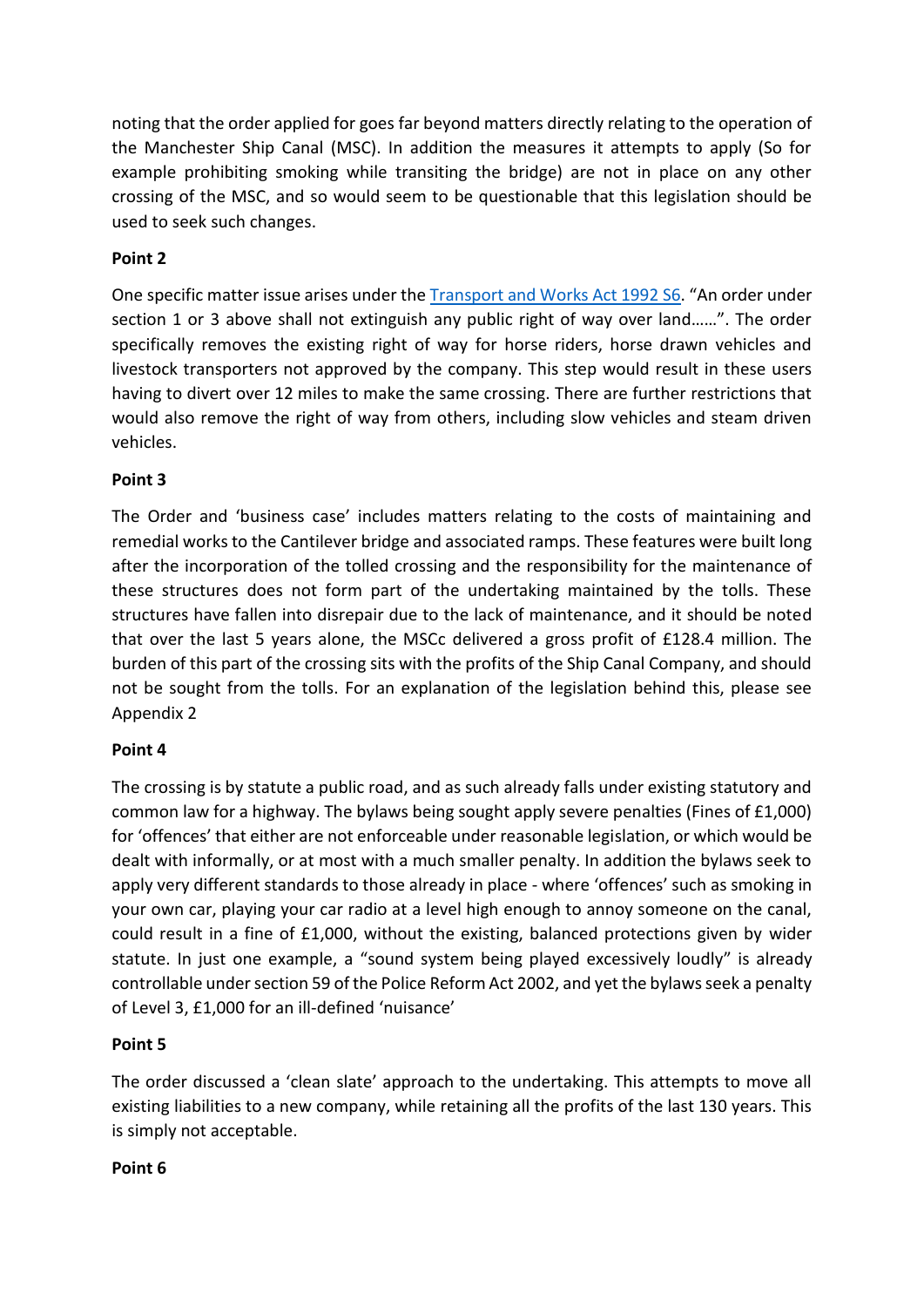The current toll charge is capped at 12p, with a maximum charge of 24p a day. The order seeks to raise this to £1, capped at £2 a day. This is a 733% increase. This is simply unacceptable to anyone, and will see a regular user facing an annual increase in costs from £87.60 to £730. It should be noted that in the Consultation; "S[implifying the process for](https://www.gov.uk/government/consultations/simplifying-the-process-for-revising-tolls-at-local-tolled-crossings)  [revising tolls at local tolled crossings](https://www.gov.uk/government/consultations/simplifying-the-process-for-revising-tolls-at-local-tolled-crossings)" a mechanism to increase the tolls via a formula of "rate of inflation -1%" was proposed – which this year (Highest for a long time) would be 3.2%, not 733%.

# **Point 7**

The legislation used requires publication of notices in newspapers local to the undertaking. In the case of this application the only 2 newspapers that could be relevant are the Manchester Evening News (To cover the Warburton side) and the Warrington Guardian (To cover the Rixton side). While notices could be found in the [London Gazette,](https://www.thegazette.co.uk/notice/3931802) no such notices could be found in these papers, and so it must be questioned if the requirements of the Act have been followed.

# **Point 8**

There is an outstanding Highways Act 1980 S.56 notice served on the company in relation to the Cantilever bridge and associated ramps. The company have responded with an admittance of responsibility to maintain the road & Cantilever bridge, but a denial that there is any works needed. This seems at odds with the extensive level of works they are claiming as identified in the 2016 inspection report.

#### **Point 9**

At a meeting with Lymm Parish Council, the company indicated the cost of the free-flow tolling system was £200,000. In the business case document, the staffing and other operating costs associated with the toll (Which is not 24/7, or even usually in both directions) is £107K PA. Simply replacing the staffed booth with an automated system would cover the capital cost in less than 2 years, from staff savings alone. It is to be noted that the current costs are guesses by the company at best, as the toll does not operate as a specific cost centre in the accounts.

No quotes or estimates for any of the works stated as being required are included in the pack provided in relation to the business case – before setting the capital costs on which the toll is to be based, it is suggested these should be provided.

# **Point 10**

It is stated the last bridge inspection was in 2016, and this was of the Cantilever bridge. **This is not the bridge maintained by the tolls**. The £6.5m costs of repairing (Not upgrading, simply bringing the bridge up to its required capacity) pale alongside the £128.4M gross profit made by the company responsible for its maintenance in the 5 years since 2016, let alone since they acquired the MSCC in 1983. It is noted no bridge inspection report is disclosed for the actual bridge covered by the tolls, which is the old low-level bridge. This must call into question if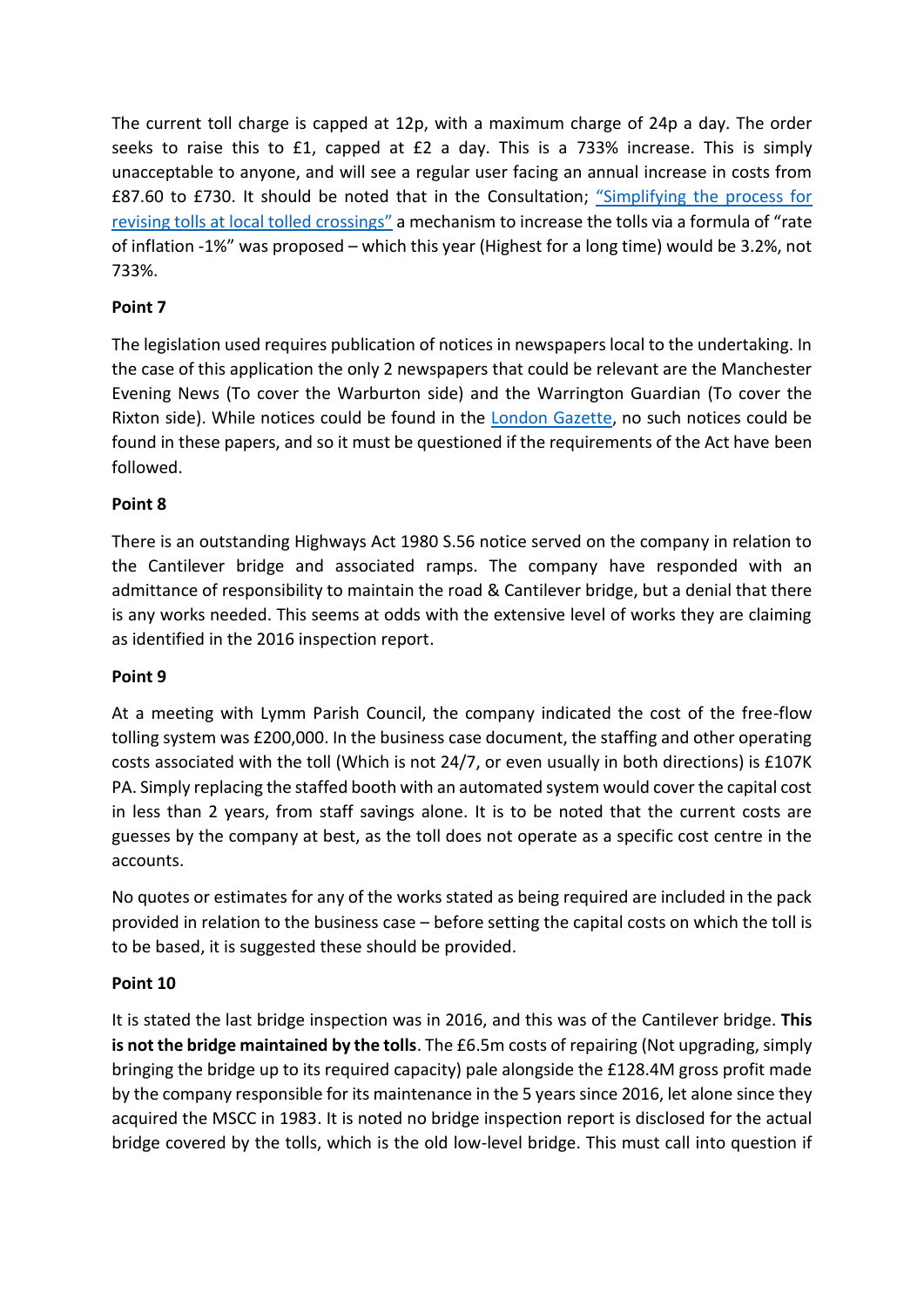this still exists as a bridge. It is also noted that there is a 2 yearly cycle of bridge inspections – why the 2016 report is the one referred to, and not the 2018 or 2020 reports?

#### **Point 11**

It is stated there is no reserve fund currently in existence to pay for the works identified in 2016 (Although there is also no separate operating account for the operation). We refer again to the level of profits delivered by the MSCc over this period, and note that the [2021 accounts](https://find-and-update.company-information.service.gov.uk/company/07438096/filing-history/MzMyNTU0OTIxOWFkaXF6a2N4/document?format=pdf&download=0) had cash balances declared of £8.9M.

#### **Point 12**

Had th[e Transport Charges &c. \(Miscellaneous Provisions\) Act 1954](https://www.legislation.gov.uk/ukpga/Eliz2/2-3/64/contents) been used to increase the tolls,  $S(3)$  states:

"…have regard to the financial position and future prospects of the undertaking and shall not make any revisions of charges which in his opinion would be likely to result in the undertaking receiving an annual revenue either substantially less or substantially more than adequate to meet such expenditure on the working management and maintenance of the undertaking and such other costs, charges and expenses of the undertaking as are properly chargeable to revenue, including reasonable contributions to any reserve, contingency or other fund and, where appropriate, a reasonable return upon the paid up share capital of the undertaking."

It's to be noted that the tolled undertaking does not include the maintenance of the Cantilever bridge and approach ramps, and the paid up share capital applicable to the undertaking is £7,000.

#### **Point 12**

The paid up share capital of the toll undertaking was £7,000 on acquisition with a further mortgage of £1,500. A 2 year gilt currently returns 0.13%

#### **Point 13**

From the applicants own figures, the proposed increase would move the toll from the second lowest to the joint highest of small toll bridges – although it should be noted the Clifton bridge (the only toll of £1) is a 158 year old 414 meter long highlevel suspension bridge, not a 128 year old 40 meter Cantilever bridge.



#### **Point 14**

No environmental impact assessment has been supplied. At present the management of the toll can cause huge traffic jams, which have a detrimental impact on the environment. An environmental impact assessment would show if making the tolls free-flowing would improve the environmental impact, and given half of the crossing falls inside the Greater Manchester Clean Air Zone, this would seem an important point. With a significant shareholder, [AustralianSuper](https://www.australiansuper.com/) stating they believe investing in companies with good Environmental, Social & Governance (ESG) management provides better long-term returns for members, it is curious why this assessment has not been carried out.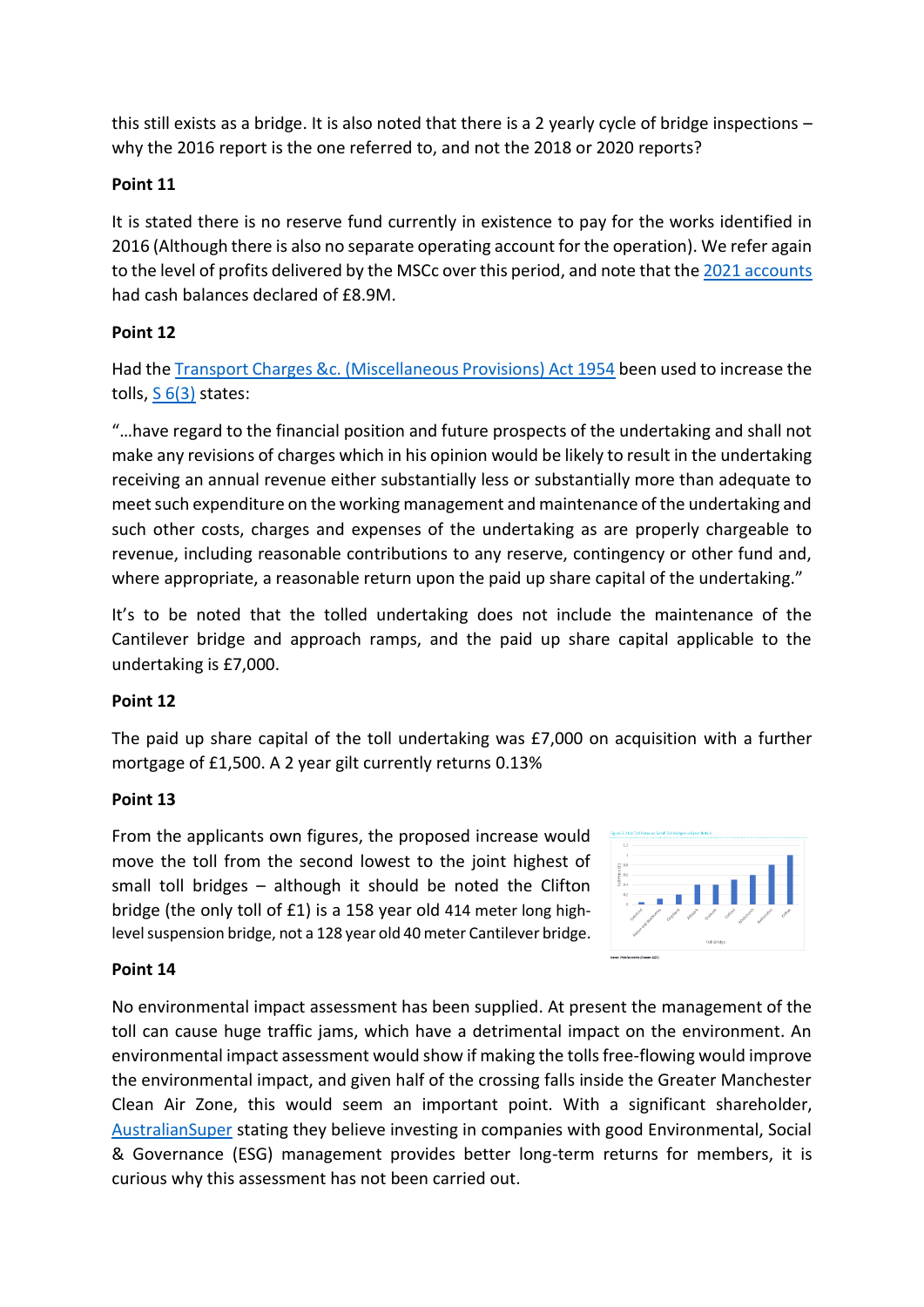# **Point 15**

The new bylaws seek to prevent self-recovery by motorists, or even recovery by a service such as the AA. Instead a company appointed contractor will be used – at the expense of the motorist. Looking at a tolled crossing, the Mersey Gateway Byelaws set a minimum fee of £150 - £650+ VAT for an authorised person to tow a vehicle. While the scale of charges is not set out in the bylaws, it is clear that motorists could face a hefty charge if they break down on the crossing roadway – a public highway, compared to breaking down at any other point on the B5159 that is not tolled.

# **Point 16**

Before the pandemic the crossing carried on average 9,500 vehicles each weekday, and 6,500 each day on the weekend, which at 12p per crossing is £6,050 ex VAT a week turnover, or £314,600 pa. Given the current staffing costs of £107K PA, this leaves a residual gross profit of £207,600 pa – which properly managed should have been sufficient to maintain the parts of the crossing maintained by the Toll. To repeat – the Cantilever bridge is the responsibility of revenue from the operation of the Ship Canal, not the tolls.

#### **Point 17**

The draft Order sets out periods of notice for closure (except in the case of emergency) to the Council and general public. We do not believe this notice period is sufficient – as a minimum this should be 21 days.

An additional clause is also considered necessary to ensure the swift reopening of the bridge in the event of any closure. This reflects the strategic importance of the bridge in the local road network.

#### **Point 18**

The Proposed Order powers to amend Tolls in Part 1.5 (2): "*Whenever MSCC proposes to exercise its power pursuant to sub-paragraph (1) MSCC must publish in at least one local newspaper circulating in the area in which the Rixton and Warburton Bridge is situated, a notice substantially in the form set out in Part 2 of this Schedule.*"

This isinsufficient: any notice must be sent to all customers that have registered for electronic communications (on the assumption that the cost of this is very close to zero). Furthermore any toll change must state the reasons for the toll change, and the calculations used. Any prepaid 'crossings' of the Undertaking must be considered (and should be redeemable at their original purchase priced). Notwithstanding, this whole section should be unnecessary due to the existing legislation being sufficient to fund the current undertaking (with the Cantilever bridge being maintained by MSCC under the 1885 & 1890 Acts).

#### **Point 19**

Proportionate - the proposed method of Toll collection is not defined - such a Free Flow Toll collection system has not as far is it is possible to tell ever been implemented on a comparable road (with traffic flow limited by entry and exit junctions); the costs that are suggested in the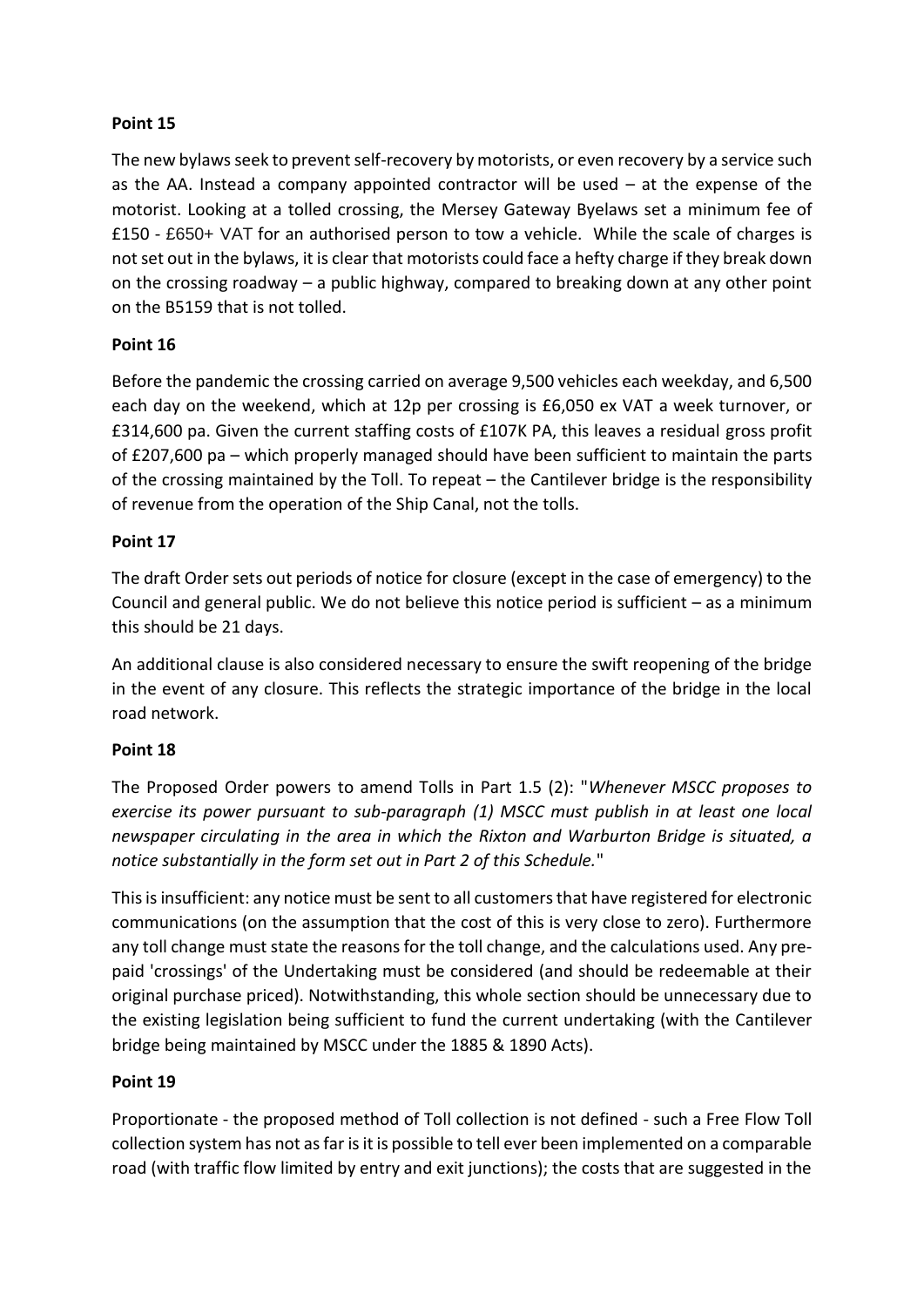Business Case and the Proposed Order are not backed up with any detail that can be used to evaluate value for money, or even allow implementation to be measured and accountable. MSCC have a fiduciary duty to the users that they intend to fund the proposed system (including the cost of finance) to keep costs reasonably low. The proposals are for a Rolls Royce revenue collection system on a minor road between townships (Warburton Bridge Road is an unclassified road which ends at a B road - the B5159 Townfield Road and another unclassified road - Paddock Lane).

# **Point 20**

Whilst the Business Case suggests that the proposed Toll of £1 per crossing of the Undertaking includes VAT, the Proposed Order does not mention this. It is believed that only the Proposed Order would be enforceable, and without explicitly stating that VAT is included in the proposed (initial) £1 Toll, MSCC have the option to set the initial Toll at £1+VAT, e.g. £1.20 to the consumer.

# **Point 21**

In the business case, a cap of 2 crossing charges a day is stated, however this is not replicated in the toll order. Given the community centred around the bridge, any toll must be capped to 2 crossings.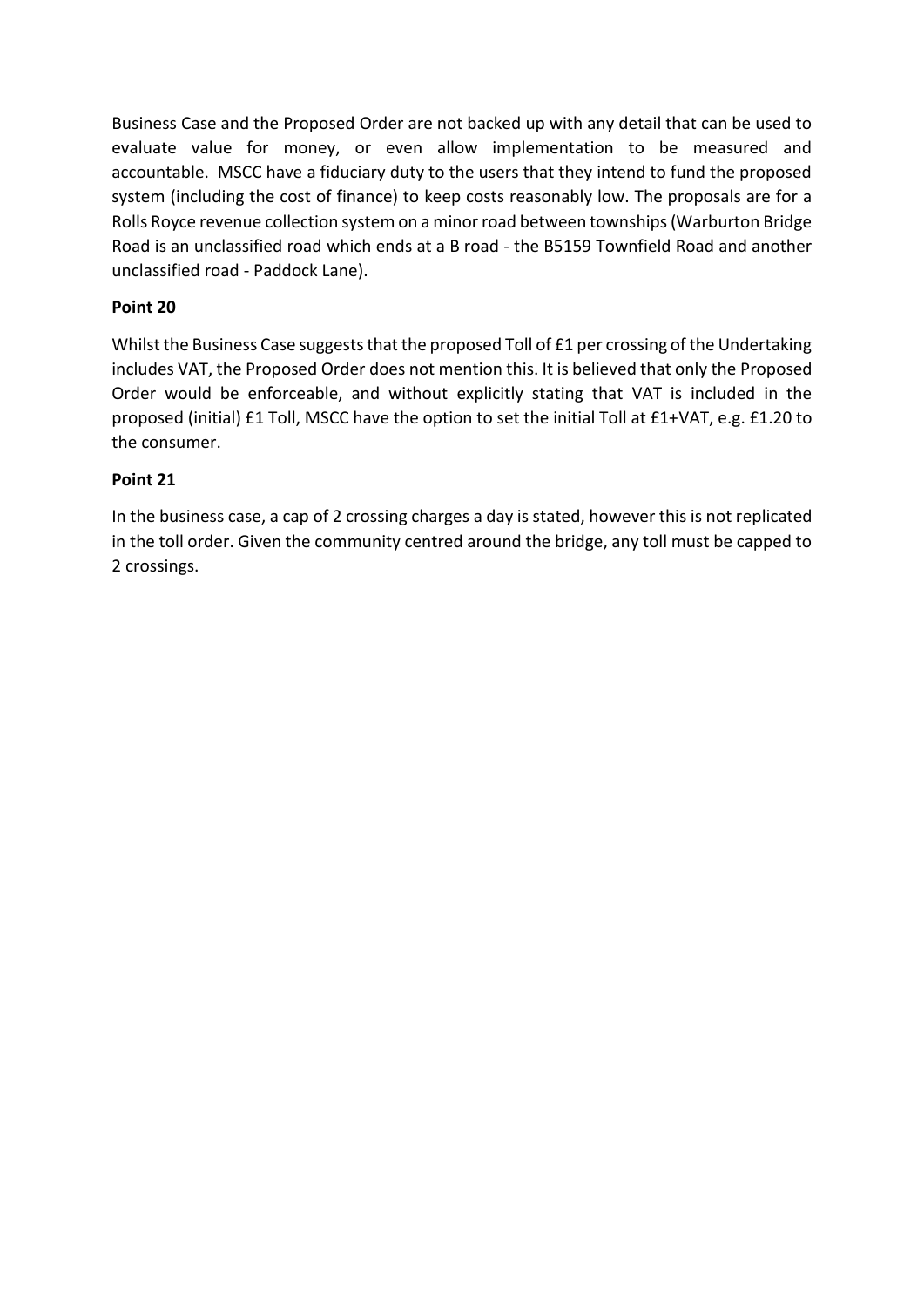#### **Appendix 1 - Definitions and references**

(These definitions differ from those used by the Manchester Ship Canal Company [MSCC] as these follow the statutory terms used in the various Acts of Parliament that apply)

- The 1863 Act [Rixton and Warburton Bridge Act 1863](https://www.whatdotheyknow.com/request/rixton_warburton_toll_bridge_act#incoming-935840)
- The 1867 Act Rixton and [Warburton Bridge Amendment Act 1867](https://www.whatdotheyknow.com/request/387618/response/935840/attach/3/160706%20Rixton%20and%20Warburton%20Bridge%20Amendment%20Act%201867.pdf)
- The 1885 Act [Manchester Ship Canal Act 1885](https://find-and-update.company-information.service.gov.uk/company/ZC000197/filing-history/MzM4NDU5NTBhZGlxemtjeA/document?format=pdf&download=0)
- The 1890 Act [Manchester Ship Canal \(Various Powers\) Act 1890](https://find-and-update.company-information.service.gov.uk/company/ZC000197/filing-history/NjQ1ODE4NjFhZGlxemtjeA/document?format=pdf&download=0)
- [The Transport and Works \(Applications and Objections Procedure\) \(England and Wales\) Rules](https://www.legislation.gov.uk/uksi/2006/1466/contents/made)  [2006 \(legislation.gov.uk\)](https://www.legislation.gov.uk/uksi/2006/1466/contents/made)
- Rixton and Warburton Bridge the Bridge over the river Mersey, specified in the 1863 and 1867 Acts, including the approach Roads between the A57 Manchester road, and Warburton Cross at the junction of Townfield Lane and Paddock Lane (this definition pre-dates and so excludes the Cantilever bridge).
- The Cantilever bridge the High level Cantilever bridge over the Manchester Ship Canal, specified as works number 35 in the 1885 Act and 1890 Act
- The Undertaking the combined Road and bridges, e.g. the combination of the Rixton and Warburton Bridge and the Cantilever bridge.
- MSC Manchester Ship Canal
- MSCc Manchester Ship Canal Company
- The Port of Liverpool Police a non-Home Office ports police force with responsibility for Liverpool, Bootle, Birkenhead, Ellesmere Port and Eastham Dock Estates and Freeports, as well as the Manchester Ship Canal areas in the north-west of England.
- The Toll the current Toll authorised under the 1863 Act
- The Proposed Order The RIXTON AND WARBURTON BRIDGE DRAFT TRANSPORT AND WORKS ORDER dated November 2021
- ANPR "Automatic Number Plate Recognition", a technology that 'reads' vehicle registration plates using a digital camera, recording the registration string as a data file.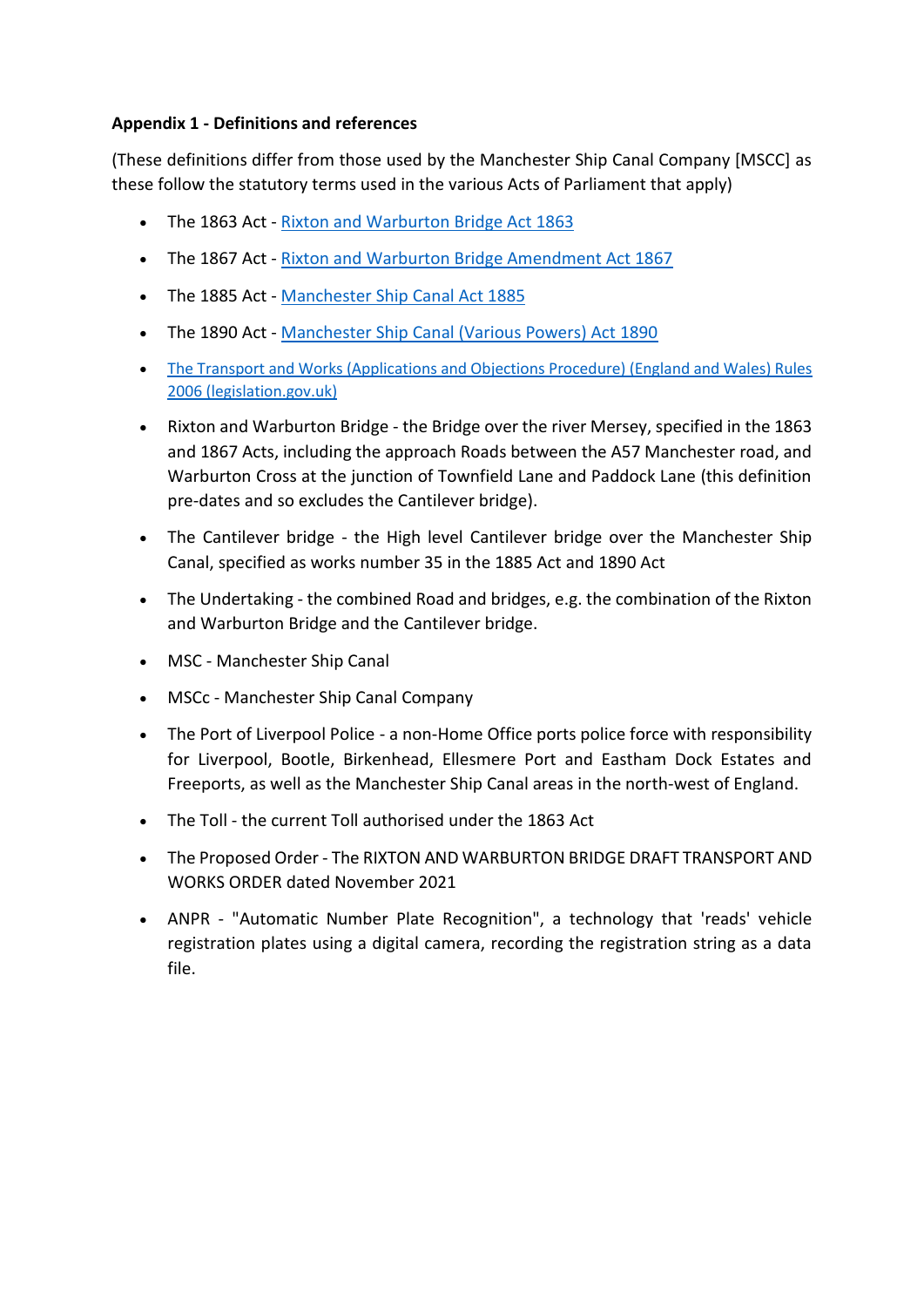#### **Appendix 2 – Legislation relating to the high level Cantilever bridge**

The Rixton and Warburton Bridge Act 1863 is still the act of parliament under which the tolls are charged.

**[Rixton and Warburton Bridge Act, 1863](https://www.whatdotheyknow.com/request/387618/response/935840/attach/html/2/160706%20Rixton%20and%20Warburton%20Bridge%20Act%201863.pdf.html)**

This act:

Creates the Company, the "Rixton and Warburton Bridge Company".

Allows for capital to be raised via share issues, and borrowing against the new bridge, via mortgage. The Act specifies share issue and borrowing limits.

The location of the new bridge over the river Mersey, and the location of the north and south approach roads between what is now the A57 Manchester road to the north, and Townfield lane next to Warburton Cross to the south is stipulated in the Act.

Certain engineering requirements are specified - the span of the Rixton and Warburton Bridge, its clearance above the river Mersey, and that the abutments or piers must be applicable to a bridge able to be opened - there was clearly a recognition that larger vessels may need to pass in the future, Parliament specified that the Warburton and Rixton Bridge was to be capable of being converted to an opening bridge in the future.

In s.29, the Act specifies that the Rixton and Warburton Bridge Company would need to complete the conversion of the **existing** Rixton and Warburton Bridge into an opening bridge, at their own cost, should the owners of the existing Mersey & Irwell Navigation widen / deepen the river to allow the passage of sea going (e.g. larger) vessels. This section of the Act was never invoked.

This Act specifies a number of obligations and rights:

s. 38 make and maintain on each side of the bridge a good and sufficient fence of height not less than four feet

s. 46 the approach roads (so at this point in time, the road between what is now the A57 Manchester road and Townfield lane, at Warburton Cross - a route slightly west of the current route that now traverses the Cantilever MSC crossing), and the Warburton and Rixton Bridge shall be maintained by the Warburton and Rixton Bridge Company – the Act intended that this Bridge and the approach roads should be 'privately maintained', but other than the toll gates & charges should be accessible as public highway.

s. 48 states the charges - effectively a maximum of "Two Shillings and Sixpence" for "every Carriage drawn or propelled by Steam or any Means other than Animal Power". This would convert to approximately £7.30 at 2020 prices. Pedestrians can be charged (but are currently not). The charges are optional, as the act states the tolls 'may' be charged, or reduced. Using a conversion of 12d to a shilling, and 20 shillings to a pound, the maximum that can be charged would per trip would be 12.5p, and 25p for the maximum permitted two trips in any day, hence the modern single toll is rounded down to 12p.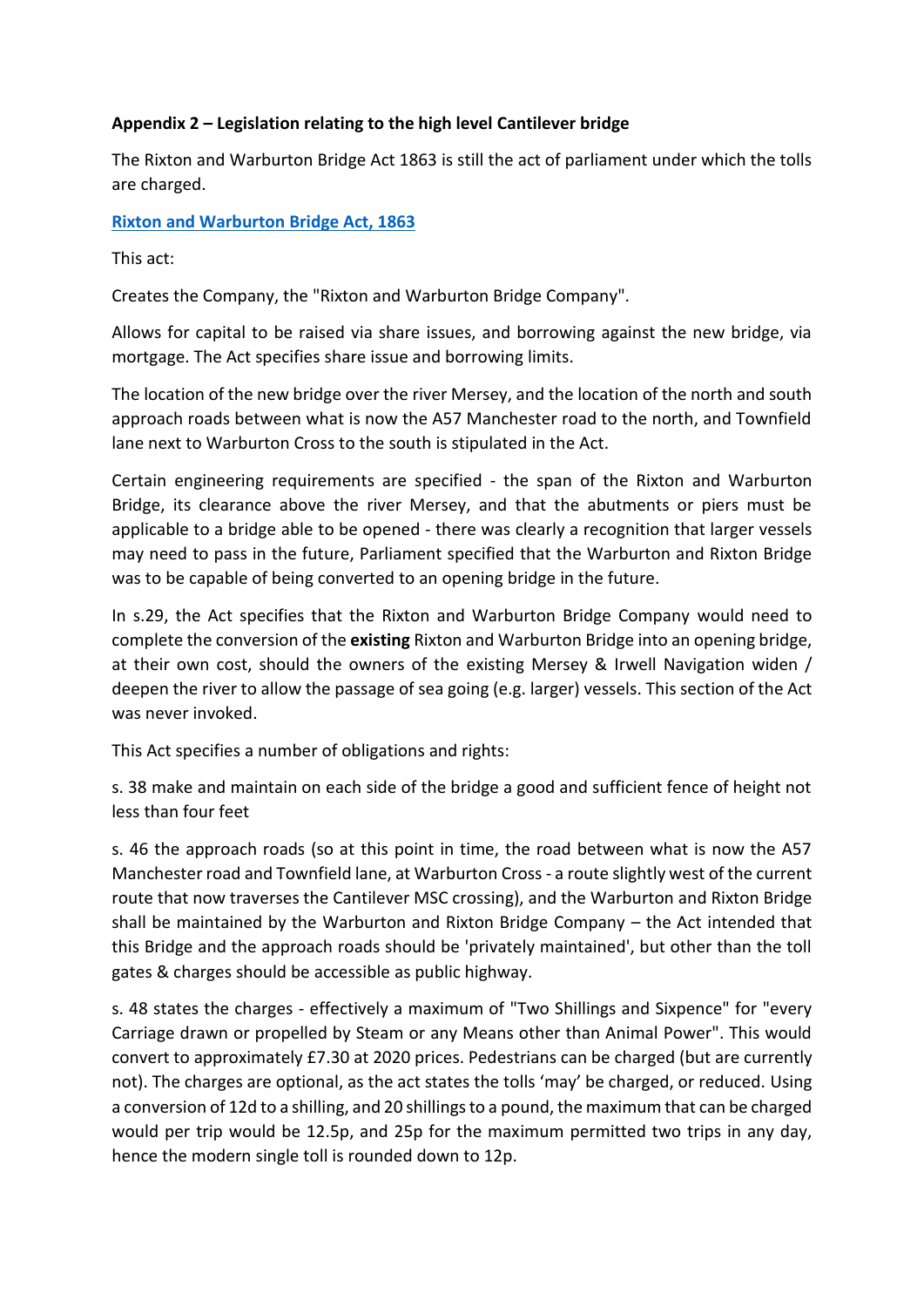s.50 states: The Tolls by the Act granted are by this Act vested in the Company for the Purposes of this Act. - This is a key section, the tolls must only be used for the purposes of the Act.

s.51 allows the tolls to be reduced, but "never" exceed the Amount by this Act limited - Parliament set fixed toll limits, with no option to increase tolls or allow for inflation.

s.55 the Toll gate must display current Toll charges via a "Table painted in distinct and legible Black Letters on a Board with White Ground, containing a List, distinguishing the several Tolls to be paid by virtue of this Act"

s.57 allows for animals with reins & saddles etc. to be seized, in in order to obtain payment for monies (e.g. tolls) owned - the term used is 'distrain'; but there's no allowance for motor vehicles, or powers over motor vehicle drivers.

s.58 allows for seized animals etc. to be sold to cover charges after a defined number of days, but again no powers are granted over motor vehicles.

s.62 Toll Collectors shall display their first and last (Christian and surname) "on the Front or some other conspicuous Part of the Toll House or Toll Gate immediately on this coming on Duty (each of the Letters of the Name or Names to be at least Two Inches in Length, and of a Breadth in Proportion, and painted in Black Letters on a Board with a White Ground), and shall continue the same so placed during the whole Time he is upon Duty" (No such bords are displayed)

s.67 "If any Person fraudulently or forcibly pass over the Bridge or through any Toll Gate without having paid the Tolls, or assault, obstruct, or interrupt any Person employed in the Collection of the Tolls, every Person so offending shall for every such Offence forfeit not exceeding Forty Shillings." - Note the definition - this does not cover e.g. driving a car through a barrier left open.

There are allowances in this Act for the Rixton and Warburton Bridge Company to buy up & close all ferries over the Mersey for a mile in each direction, giving a local monopoly on crossings over the Mersey.

Parliament permitted the current toll to be charged in return for the financial risk of building a crossing over the river Mersey.

#### **[The Rixton and Warburton Bridge Amendment Act, 1867](https://www.whatdotheyknow.com/request/387618/response/935840/attach/html/3/160706%20Rixton%20and%20Warburton%20Bridge%20Amendment%20Act%201867.pdf.html)**

Around 4 years after the first Rixton and Warburton Bridge Act, this legislation was passed as "An Act to enable the Rixton and Warburton Bridge Company to raise further Money, and to create Preference Shares; and for other Purposes"

In 1867, the Rixton and Warburton Bridge is built, and is in use - it's now the 'Warburton Toll Bridge', crossing the river Mersey.

This Act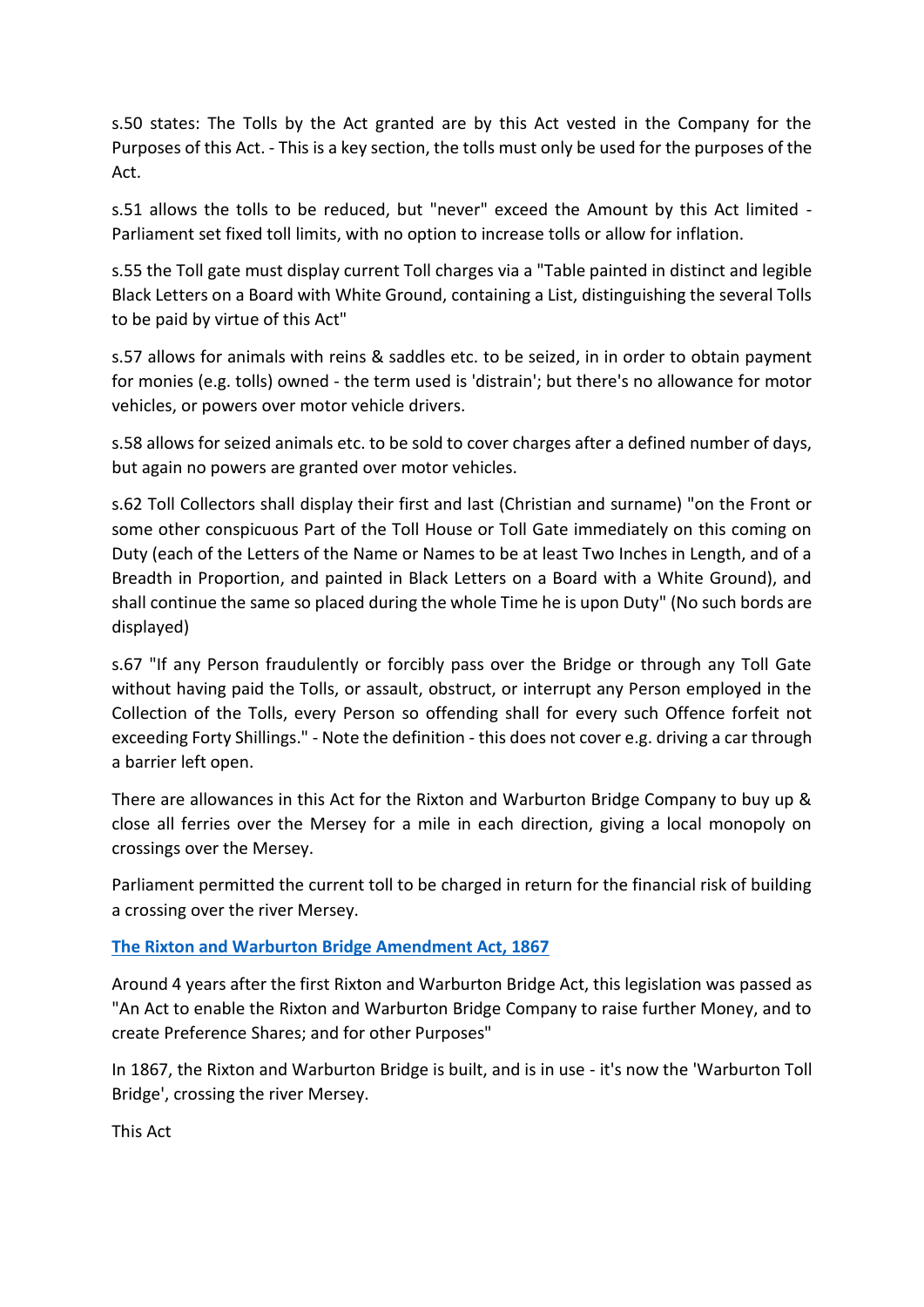"Permits the Rixton and Warburton Bridge Company to issue further shares, and borrow more funds against mortgage, within defined limits."

The 'Monies' raised under this Act are to be applied only to the purposes of the undertaking of the 1863 Act (e.g. building & maintaining the Rixton and Warburton Bridge)

Strengthens the provisions for preventing any 'competitors' such as ferries or similar, from operating within the distance of a mile in either direction from the Rixton & Warburton Bridge.

# **[The Manchester Ship Canal Act 1885](https://find-and-update.company-information.service.gov.uk/company/07438096/filing-history/MzMyNTU0OTIxOWFkaXF6a2N4/document?format=pdf&download=0)**

This Act was passed 22 years after the Rixton and Warburton Bridge Act 1863, and 18 years after the The Rixton and Warburton Bridge Amendment Act of 1867.

This Act:

Creates the "Manchester Ship Canal Company" (called "The Company" in this Act).

Specifies the building of the Manchester Ship Canal in sections, or 'Works', e.g.

"Number 35. - An opening bridge wholly in the township of Rixton-cum-Glazebrook in the said parish of Warrington with all necessary machinery and apparatus to carry the Rixton and Warburton Road over Work Number 3 commencing in the said road and terminating in that road at a point about two chains north-west of the point of commencement;

Number 36. - An opening bridge wholly in the said township of Latchford with all necessary machinery and apparatus to carry the road leading from Knutsford to Warrington over Work Number 2 commencing in that road and terminating in that road at a point about two chains north of the said point of commencement …"

Specifies that the Manchester Ship Canal Company may "...alter vary and reconstruct all or any of the bridge over the Rivers Mersey and Irwell or either of them and substitute opening for fixed bridges and remove all bridges rendered unnecessary by reason of the construction of substituted bridges..."

Note the use of "MAY alter vary..." - not shall - this is optional.

This specifies an opening bridge at the point where the northern approach road to the Rixton and Warburton Bridge crosses the new Ship Canal. The new bridge is to be 'about two chains' - approx. 40m, so similar to the Latchford swing bridge.

Works no. 23 to 32 inclusive define new roads (& widening of one road) required due to the Ship Canal.

Works no. 33 to 39 inclusive specify new bridges over the Ship Canal, with detail shown for #35 & #36 above.

Roads are clearly defined as roads, bridges are clearly defined as bridges. At no point does the term road appear to include "road + bridge", understandable as each bridge crossing the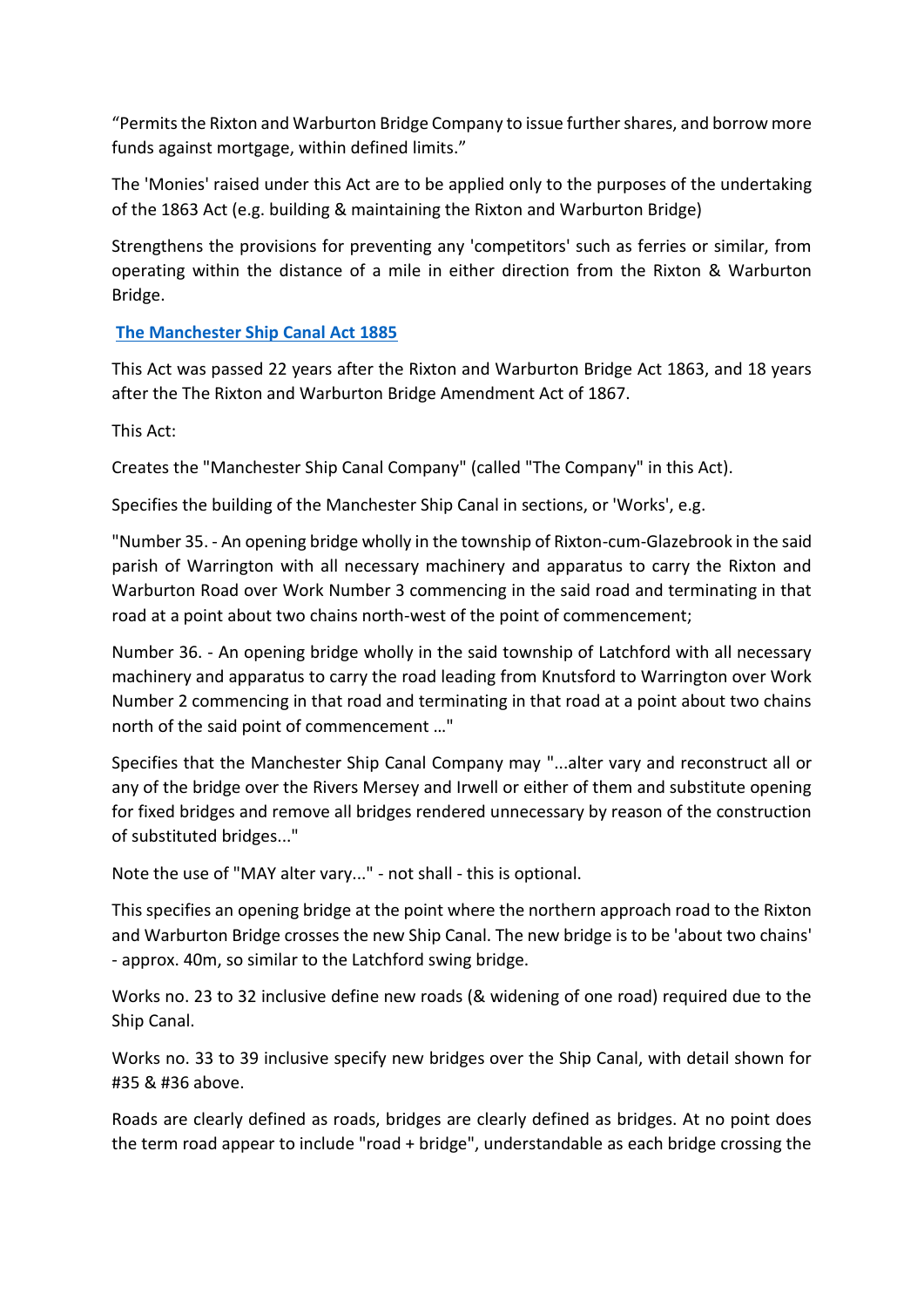Ship Canal would have been a significant expense, likely far more costly than providing or diverting a road.

Further Act's followed:

**[The Manchester Ship Canal \(Various Powers\) Act 1890](https://s3.eu-west-2.amazonaws.com/document-api-images-live.ch.gov.uk/docs/96k6o2DcjXtsPK0NtfAcAAU-UtkQrE_mRxqBMU4ifwk/application-pdf?X-Amz-Algorithm=AWS4-HMAC-SHA256&X-Amz-Credential=ASIAWRGBDBV3GVSJWT5K%2F20220110%2Feu-west-2%2Fs3%2Faws4_request&X-Amz-Date=20220110T210803Z&X-Amz-Expires=60&X-Amz-Security-Token=IQoJb3JpZ2luX2VjEAMaCWV1LXdlc3QtMiJGMEQCIGfjQMaSxYfMXbnyWpzoeXiW16I7BnIniy7PZx596S4FAiA5lf%2Fehoi%2BaEAUdIje4ZjRYFex3wS%2BCbMB7Vt%2FKr2WXCr6AwgcEAQaDDQ0OTIyOTAzMjgyMiIMvUgsFsZIYwvlgV9SKtcDdi59PWK3AnOiATbwjZvZO91xSsd77GvRBuuhRj%2F%2FNSf8QqK2N6ukUg4fQnYw5RKvFCD8fzzfZPN1birwRV3dLdcSJt7TYrJ%2Fx6iVHjnoF8F%2BmUJk5VSDmHwMEN7cHmPh6B3QsaGUm6V0svEedhJiS4zWei0sRgmW3wHkL9COC%2BAwc9qRvOQsiRc5s5nS6grx5G%2BZc0yJF7idf9XGiMkAQ2KMTr34dYj6rqMRfluZWGUl4Jk4hgTkft7SimvzmABKUASVOuF%2Bh7%2Fr0O230RCLBhSGZt03qGRgl9%2FGiIhJ7KrMGY7%2FWsw%2F%2B7iDvLb0MWTe0RDeGSuE66QOsDv%2FUGhyO5doSV0GcSHGjSd2pKN33%2BZZ%2BljmIBHAJDPJHf9kath%2F3G04BJgJO82O9WmbF5hifns9Q6K9Ue0IOx9A35j0q8XGDtbhJ8%2BinEWj9c9f9ZWWTPFT3ZiLwfE7kdaLpyL4T0CcxydKsz8gbMIU7f7QUNIikdoIPv4If5k%2F65iZZP7ETfGjzKcVchd9HYaI%2BBvbMjagtK2aN0mahkPeDlnovTqIeY4NCHBOUqIw%2BhgobvJFxAzHg9WOu%2B0rV1xgzLvrjxef5LOlaxYQcReRECG0lUnD6kMshaCSMNGJ8o4GOqYBf1aPSZeU8NkrTzMX%2FSaXNfdHU3egoxikxE%2Fk17gUWoFlRtDSXEa8wYjWKqTHS6lrmLiEnk%2BKpypehjn5I4i6yNulUee%2BkyOGED9EBl8kv0vA7LlOPSXfnay9FTrYuqBkMXNic761DyBykzVTb38oB9ZM8k26W9vVimQqTriDWbzNeJzDifn4clnNWaP3le4MRU%2FjjMSItZoX6cyIyAvmYwNXsC%2BLHw%3D%3D&X-Amz-SignedHeaders=host&response-content-disposition=inline%3Bfilename%3D%22companies_house_document.pdf%22&X-Amz-Signature=e86e7e38d4acabe55574c612673e4c1460cf4516d49e7405f68427c72083d13c)**

This Act:

Permits the substitution of a 'fixed' bridge instead of the 'opening' bridge specified in the Manchester Ship Canal Act of 1885 ("abandon the construction of the opening bridge authorized by the Act of 1885 as Work Number 35)

States that the Rixton and Warburton Bridge Company raised seven thousand pounds (£7,000) in shares, and borrowed a further one thousand five hundred pounds (£1,500)

States that "the (Rixton and Warburton) Bridge Company for some time past have not paid any interest on their mortgage debt"

Arranges for the transfer of the Rixton and Warburton Bridge 'undertaking' to the Manchester Ship Canal Company; the Manchester Ship Canal Company is to buy the Rixton and Warburton Bridge Company shares, pay off the mortgage and take control of the assets (the approach roads, the existing Rixton and Warburton Bridge, and the Toll charges)

There are some specific sections that are particularly relevant:

s. 9 "The said diversion of the Rixton and Warburton Road shall for all purposes (including the levying of tolls rates and charges) be substituted for the portion of the existing road so diverted)"

Interpretation here matters. Parliament states "Road", not "Road and Bridge". The intention here is to ensure that travellers on any part of the diverted road are still liable to pay the Toll charge specified in the Rixton and Warburton Bridge Act of 1863.

s. **15 specifies maintenance responsibilities for new bridges over the Manchester Ship Canal in that "Provided that unless otherwise agreed the structure of every bridge and the immediate approaches thereto and all other necessary works connected therewith shall be repaired and maintained by the (Manchester Ship Canal) Company."**

s. 35 "the Directors of the (Warburton and Rixton) Bridge Company my exercise all necessary power for winding up the affairs of the (Warburton and Rixton) Bridge Company and as soon as their affairs have been wound up and all their debts and liabilities paid or satisfied the (Warburton and Rixton) Bridge Company shall be by virtue of this Act dissolved."

The Warburton and Rixton Bridge Company is dissolved.

The Toll is still valid, but is now collected by the Manchester Ship Canal Company, under the original terms of the Rixton and Warburton Bridge Act 1863 – no new powers are conferred by the new Acts.